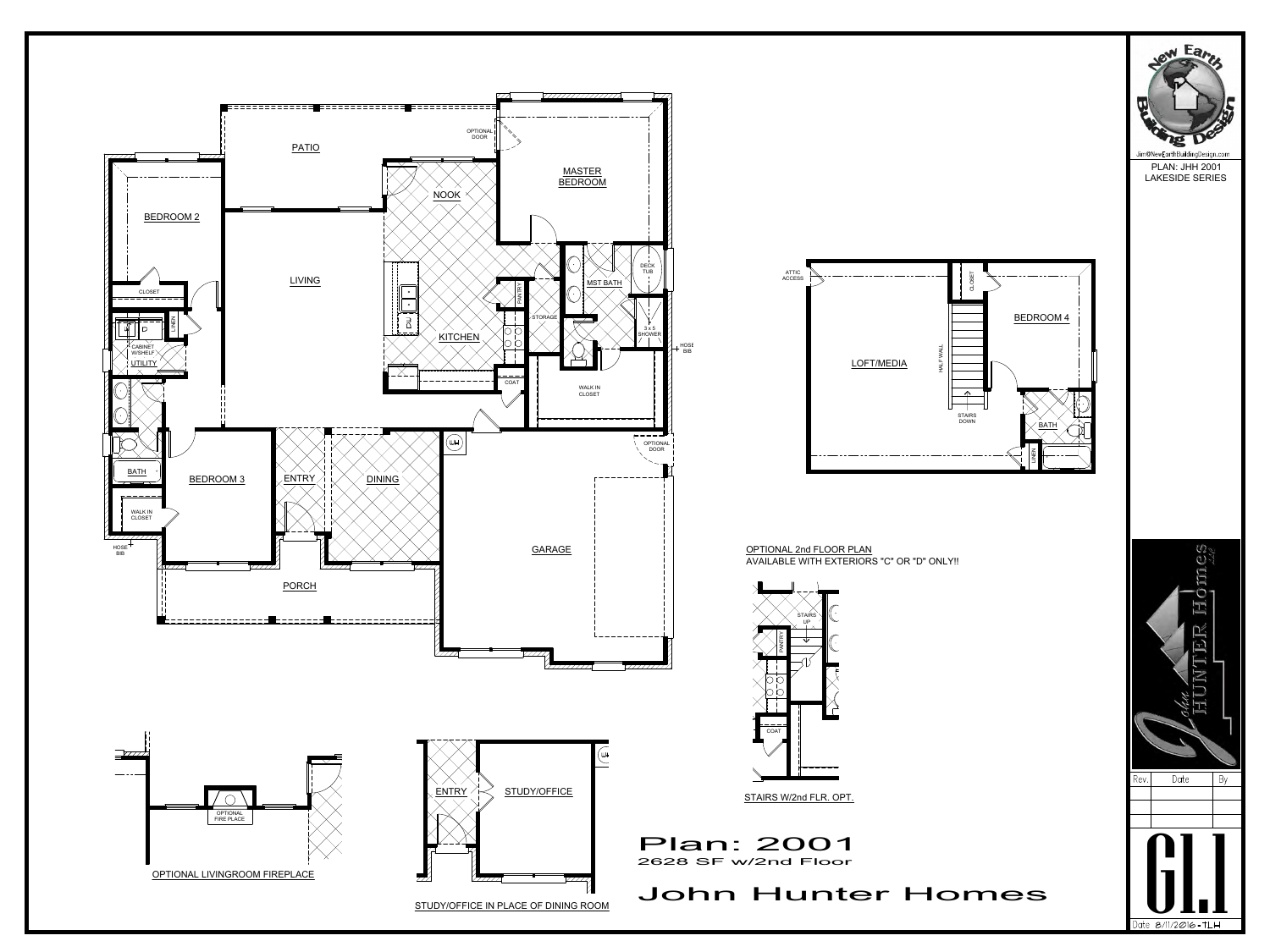



ew Earth Jim@NewEarthBuildingDesign.com

## **GENERAL NOTES:**

- **GENERAL NOTES:**<br>1. Home shall be constructed in accordance with 2009 International<br>Residential Code (IRC) and comply with all amendments in force at the<br>time of construction. The general contractor is responsible for veri Residential Code (IRC) and comply with all amendments in force at the time of construction. The general contractor is responsible for verifying all requirements with the authority having jurisdiction (AHJ). **GENERAL NOTES:**<br>
1. Home shall be constructed in accordance with 2009 International<br>
Residential Code (IRC) and comply with all amendments in force at the<br>
time of construction. The general contractor is responsible for v **GENERAL NOTES:**<br>
1. Home shall be constructed in accordance with 2009 International<br>
Residential Code (IRC) and comply with all amendments in force at the<br>
time of construction. The general contractor is responsible for 1. Home shall be constructed in accordance with 2009 International<br>
Residential Code (IRC) and comply with all amendments in force at the<br>
time of construction. The general contractor is responsible for verifying all<br>
req
- designed and sealed by a professional engineer or architect licensed to  $\qquad$  Rev.  $\qquad$  Date practice in the state of Texas.
- to beginning construction.
- of interior wall plates. SF and the set of the set of the set of the set of the set of the set of the set of the set of the set of the s
	-
- Framing of construction. The general contractor is responsible to<br>requirements with the authority having jurisdiction (AHJ).<br>2. These plans do not include a foundation design. All foundation<br>designed and sealed by a profes These plans do not include a foundation design. All foundations are to be designed and sealed by a professional engineer or architect licensed to practice in the state of Texas.<br>
3. All notes and dimensions are to be verif board (GWB) on interior with exterior sheathing and siding per exterior elevations. All framing and fasteners shall comply with the IRC Section R602. 7. In finites and dimensions are to be verified by the general contractor photomore to beginning construction.<br>
4. Framing dimensions are from outside edge of exterior wall plates to edge<br>
of interior wall plates.<br>
5. Exte Frammig unnerisions are nont outside edge or exterior wall plates to edge<br>of interior wall plates.<br>
Exterior walls shall be constructed using 2x studs with 1/2" gypsum wall<br>
board (GWB) on interior with exterior sheathing 9. Exterior wall openings are dimensioned to centers.<br>
9. Exterior walls shall be constructed using  $2x$  studs with  $1/2$ " gypsum wall<br>
board (GWB) on interior with exterior sheathing and siding per exterior<br>
elevations. 6. Exterior walls shall be constructed using 2x studs with 1/2" gypsum wall
	- board (GWB) both sides, unless noted otherwise.
- Note: Elevations C & D End<br>gables are not included in 8. HVAC design and thermal calculations shall be completed by others.
	-

 $\mathcal{U}$  $\mathbb{C}$ ITT. Ó 回 JER By  $A$ 

PLAN: JHH 2001 2628 AC SF w/2nd Flr. Opt.

gables are not included in masonry calculation.

|                              |                |           |    | F |
|------------------------------|----------------|-----------|----|---|
|                              | AREA           | <b>SF</b> |    |   |
|                              | AC AREA 1st    | 2001      |    |   |
|                              | AC AREA 2nd    | 627       | 5. | F |
|                              | <b>GARAGE</b>  | 520       | 6. | F |
|                              | <b>PORCH</b>   | 186       |    | ŀ |
|                              | PATIO          | 209       |    | € |
|                              | UNDER ROOF     | 3543      |    | F |
|                              | <b>MASONRY</b> | 82%       | 7  | I |
|                              |                |           |    |   |
| Note: Flevations C. & D. End |                |           |    |   |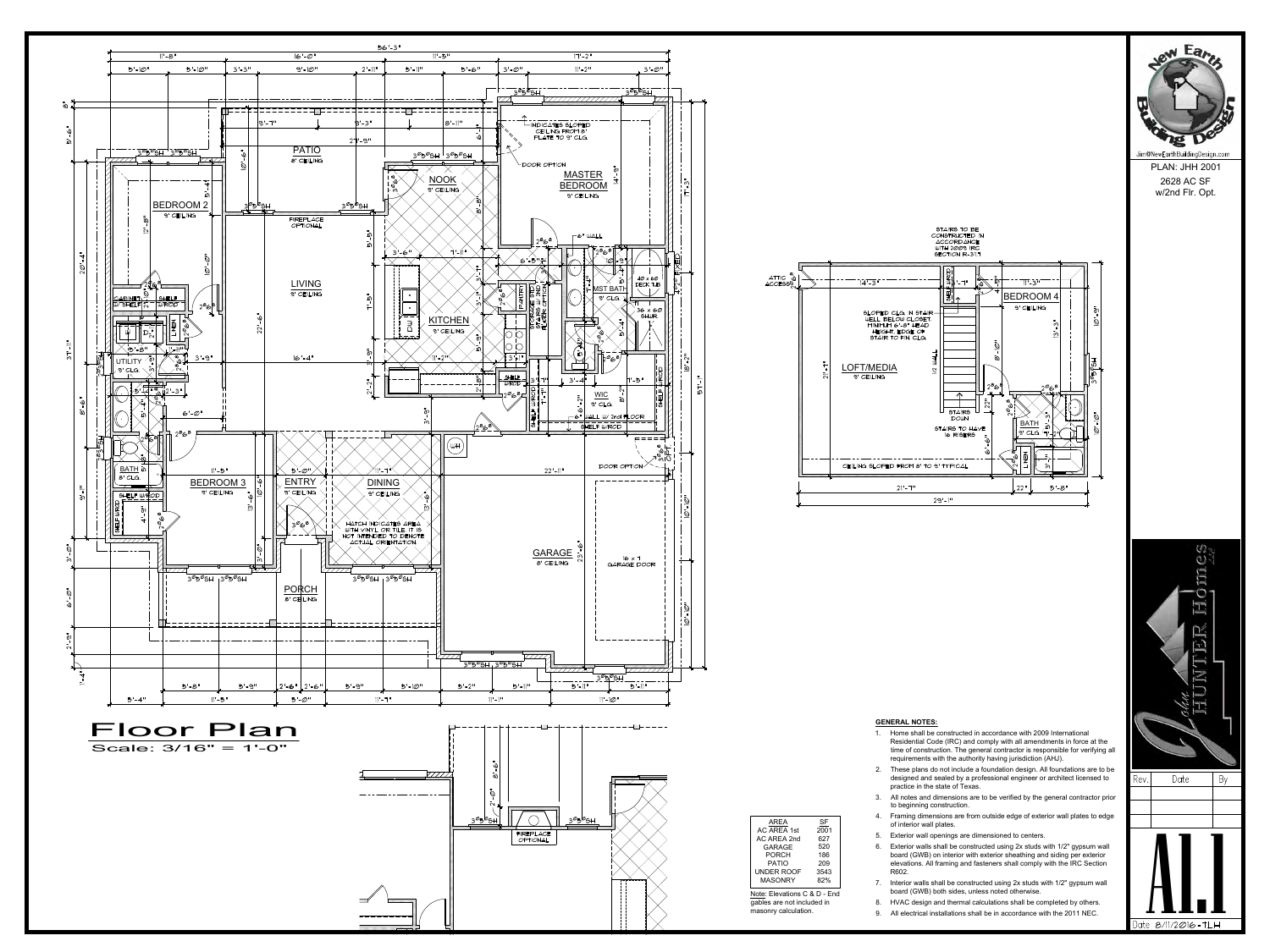

## Jim@NewEarthBuildingDesign.com PLAN: JHH 2001 LAKESIDE SERIES ELEVATION A/B



 $\mathcal{O}$ 

Scale : 3/16" = 1'-0"